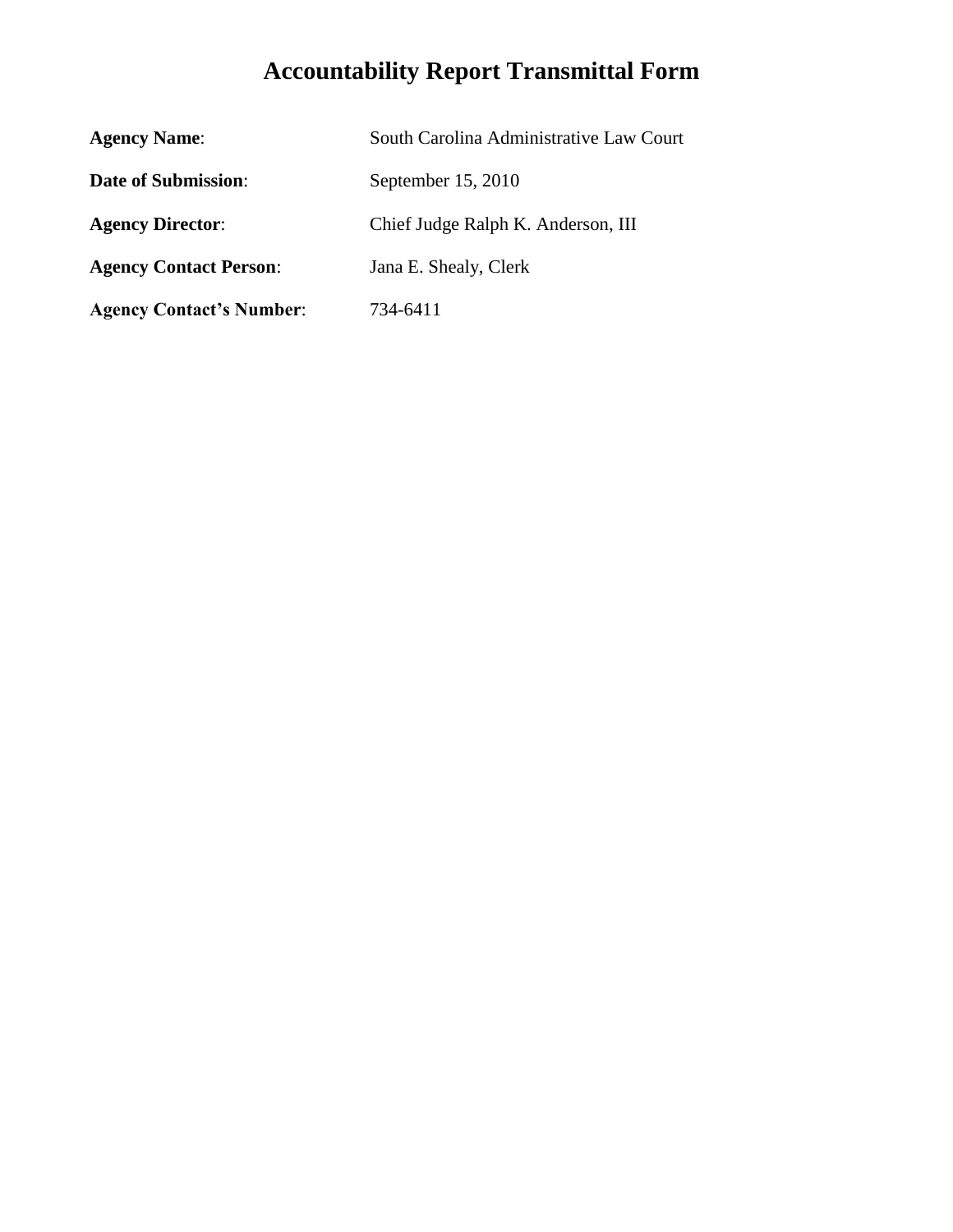# **Section I - Executive Summary**

### **Mission and Values**

The Administrative Law Court is an autonomous quasi-judicial agency and court of record within the executive branch of state government. The provisions establishing the Court are contained in Article 5, Chapter 23 of Title 1 of the 1976 South Carolina Code of Laws. The Office of Motor Vehicle Hearings was created in 2005 and is an office within the South Carolina Administrative Law Court. When used herein, "the Agency" means the Administrative Law Court and the Office of Motor Vehicle Hearings collectively while "the Court" refers to the Administrative Law Court and "OMVH" refers to the Office of Motor Vehicle Hearings.

The Court's mission is to provide a neutral forum for fair, prompt and objective hearings for any person(s) affected by an action or proposed action of certain State agencies or departments. Previously, citizens desiring an evidentiary hearing to challenge the action of a State agency were heard by hearing officers employed or contracted by that particular agency.

The Court's jurisdiction is statutory in nature. Because the Court is an agency within the executive branch of state government, its power to hear a particular type of case from a particular agency is derived exclusively from the legislative branch of state government, the General Assembly. The Court has jurisdiction over three types of matters:

> Contested cases. Administrative law judges (ALJs) preside as the fact finder in all contested cases involving agencies and departments of the executive branch of state government in which a single hearing officer was previously authorized to hear and decide such cases, with certain exemptions.

> Appeals. ALJs hear appeals from final decisions of contested cases before professional and occupational licensing boards or commissions within the Department of Labor, Licensing and Regulation. The Court also has appellate jurisdiction to review final decisions of various other boards or departments. Also, the Court hears appeals from certain final decisions of the Department of Corrections pursuant to Al-Shabazz v. State, 338 S.C. 354, 527 S.E.2d 742 (2000) and from certain final decisions of the Department of Probation, Parole and Pardon Services, pursuant to Furtick v. S.C. Dept. of Probation, Parole and Pardon Services, 352 S.C. 594, 576 S.E.2d 146 (2003).

> Regulation hearings. ALJs preside over public hearings held during the promulgation of regulations by an agency or department for which the governing authority is a single director. Upon the conclusion of a regulation hearing, an ALJ issues a written report including findings as to the need and reasonableness of the proposed regulation. If the report includes a finding of a lack of need or lack of reasonableness, the report may include suggested modifications to the proposed regulation.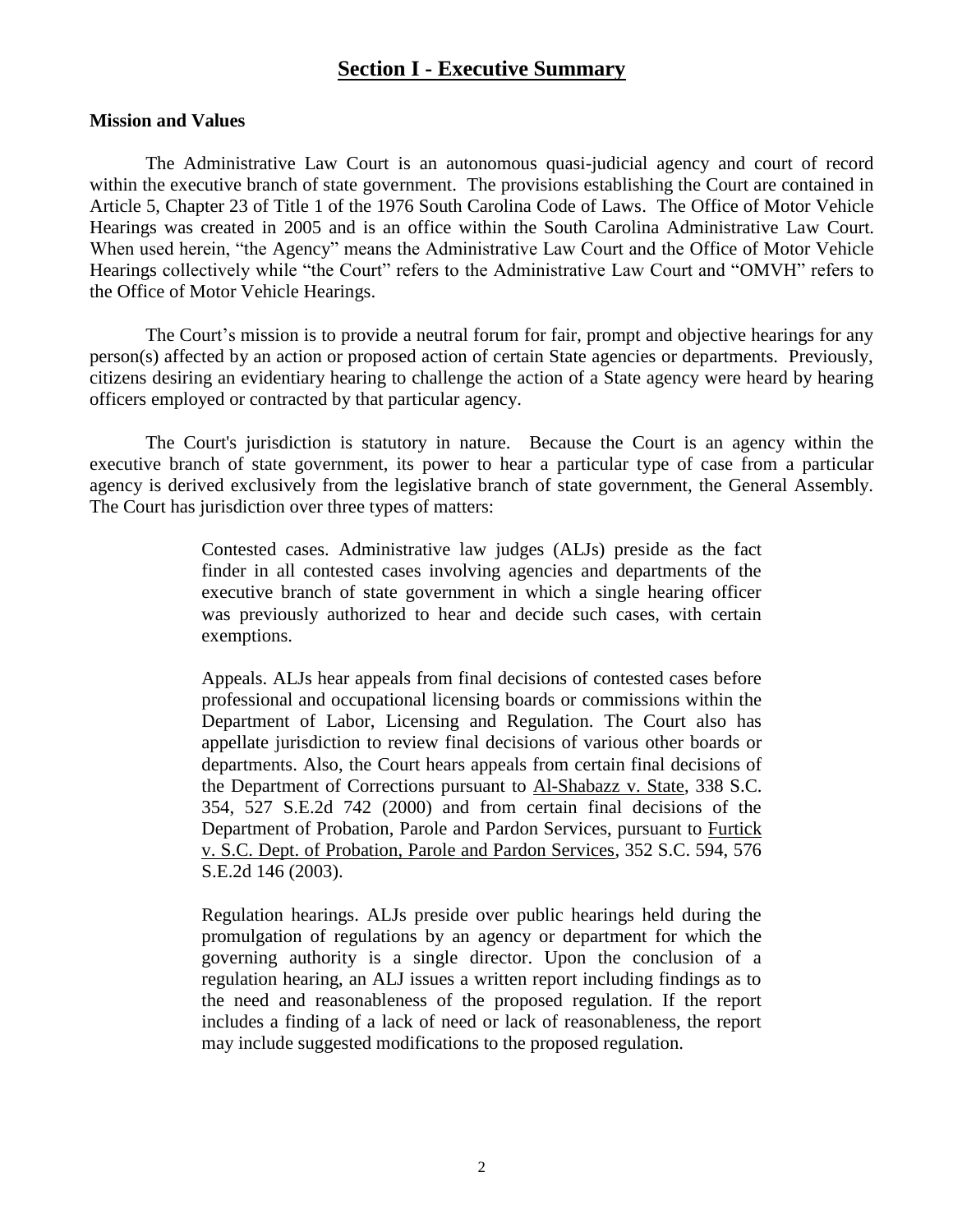The OMVH is statutory in nature also and has four Hearing Officers (FY 09-10) who conduct hearings in accordance with Chapter 23 of Title 1, the Administrative Procedures Act, and the rules of procedure for the OMVH.

The OMVH provides a neutral forum for fair, prompt and objective hearings for persons affected by an action or proposed action of the South Carolina Department of Motor Vehicles.

Under the South Carolina Administrative Procedures Act, ALJs have the power to issue those remedial writs as are necessary to give effect to the Court's jurisdiction. Further, ALJs have the power to issue injunctions and enforce subpoenas as well as the same power at chambers or in open hearing as do circuit court judges, which includes the power of contempt.

The Agency's contested case hearings and other proceedings are open to the public unless confidentiality is allowed or required by law.

# **Key Strategic Goals**

- Improve the age of disposed cases
- Provide fair, prompt and impartial hearings for all litigants
- Enhance information and services provided to customers on the Agency's website
- Update/improve information technology

### **Opportunities**

- Continued partnership with PRT for partial IT support
- Improvement in age of disposed cases

### **Barriers**

- Vacancy of ALJ Seat No. 6 for approximately 9 months put an additional strain on resources and the caseload of the remaining ALJs.
- Budget reductions during FY 09-10 continued to hamper the Court's ability to fill necessary vacancies, including 4 staff attorneys, positions that are vital to the Court's functioning.
- The Court's jurisdiction has increased almost 12 fold since its inception.
- The Court began hearing appeals from the Department of Employment and Workforce in the last quarter of FY 09-10 with no additional funding or resources. The number of cases that would be filed with the Court was estimated to be around 20-25 per year, but that estimate was met within three months.
- Although there was improvement, continued vacancies and limited budget resources still contribute to a less than desired percentage of cases being disposed of within agency guidelines.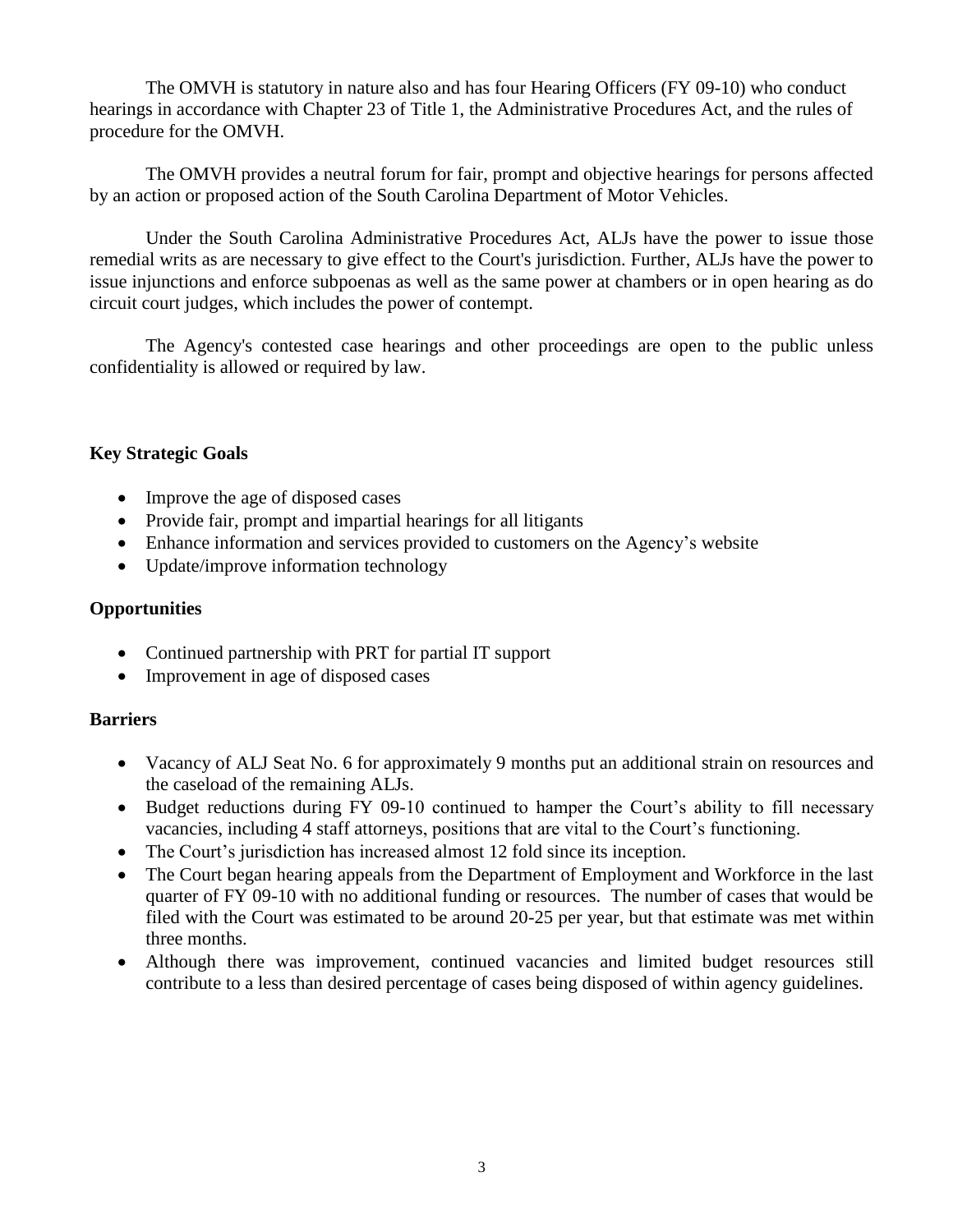# **Administrative Law Court - Historical Review**

| <b>FY</b> | <b>FTEs*</b> | <b>Budget</b> | Cases<br><b>Filed</b> |
|-----------|--------------|---------------|-----------------------|
| 1995      | 24           | \$1,306,396   | 720                   |
| 1996      | 24           | \$1,731,989   | 653                   |
| 1997      | 24           | \$1,802,577   | 622                   |
| 1998      | 24           | \$1,870,913   | 828                   |
| 1999      | 24           | \$1,910,396   | 666                   |
| 2000      | 24           | \$1,950,803   | 1130                  |
| 2001      | 28           | \$2,015,239   | 2272                  |
| 2002      | 28           | \$1,609,365   | 1711                  |
| 2003      | 28           | \$1,629,997   | 1683                  |
| 2004      | 28           | \$1,417,994   | 1313                  |
| 2005      | 28           | \$1,440,871   | 1412                  |
| 2006 *    | 28           | \$1,436,058   | 4164                  |
| 2007      | 44           | \$1,909,233   | 5385                  |
| 2008      | 44           | \$2,225,584   | 6179                  |
| 2009      | 44           | \$2,234,842   | 7140                  |
| 2010      | 44           | \$1,542,853   | 8530                  |
| 2011      | **<br>44     | \$1,539,294   | N/A                   |

\*The DMV's Administrative Hearings Division was transferred to the Court in January 2006 \*\*15.5 FTEs vacant

### **Major Achievements**

- Completion of Technology Initiative in the courtrooms
- Improvement in age of disposed cases despite budget cuts and vacancies

# **Accountability Report**

Information from the Report is used throughout the year by the Court to review and assess the areas regarding the delivery of its service that may need improvement.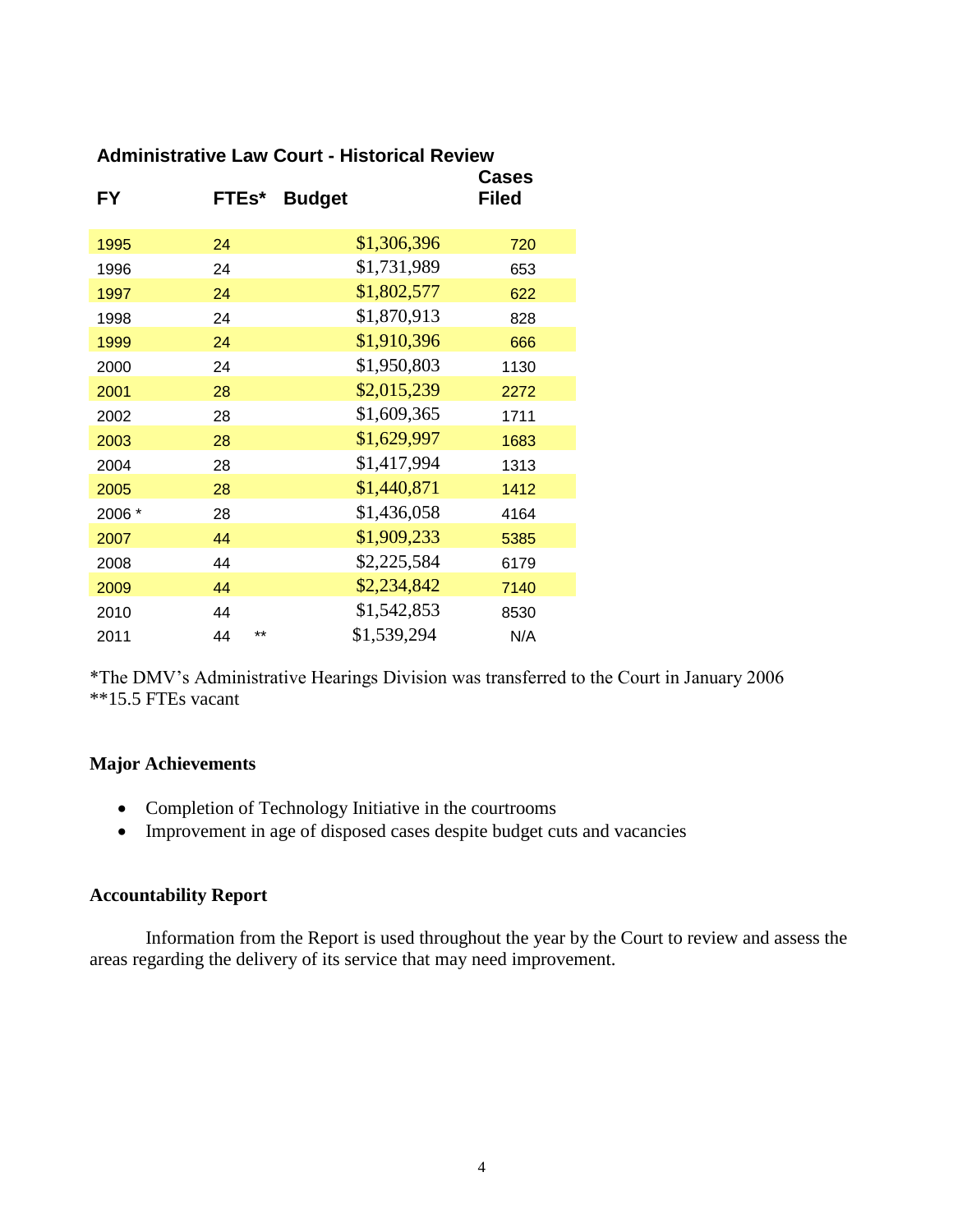# **Section II – Organizational Profile**

### **Description of Major Products and Services**

A Final Order is issued in every case filed with the Court or the OMVH. The Final Order provides a final resolution to all issues in the case. The processes that result in the issuance of the Final Order include the pre-hearing activity of filing documents, sharing information, participating in scheduling conferences, addressing motions, and conducting pre-hearing conferences. Most cases proceed to a hearing, which is the opportunity for both sides of the dispute to present their case. Finally, there will be the collection of any legal research necessary for the ALJ or Hearing Officer to write the Final Order. All of the processes comprise the single service of the Agency – to handle and dispose of administrative law disputes.

### **Key Customers and Stakeholders**

Litigants (including those who are the license or permit holders and those individuals that may protest the licenses and permits), attorneys, certain state agencies and local governments, the media, and other interested citizens are the Agency's key customers. Those persons are also considered stakeholders, along with any citizen or taxpayer of the state that has the potential to become involved in a proceeding before the Agency.

### **Key Suppliers**

The General Assembly provides the Agency with its jurisdiction through existing law and the creation of new statutes. The Judicial Branch provides case law that may have precedential value on future decisions issued by the Agency. Key customers provide factual and legal information during the process of the hearing and give input that may be incorporated into new rules or procedures for the Agency.

# **Number of Employees**

44 (28.5 positions are filled, leaving a 35% vacancy rate. All positions are unclassified)

### **Operation Locations**

South Carolina Administrative Law Court Edgar A. Brown Building, Suite 224, 1205 Pendleton St., Columbia

Office of Motor Vehicle Hearings Edgar A. Brown Building, Suite 325, 1205 Pendleton St., Columbia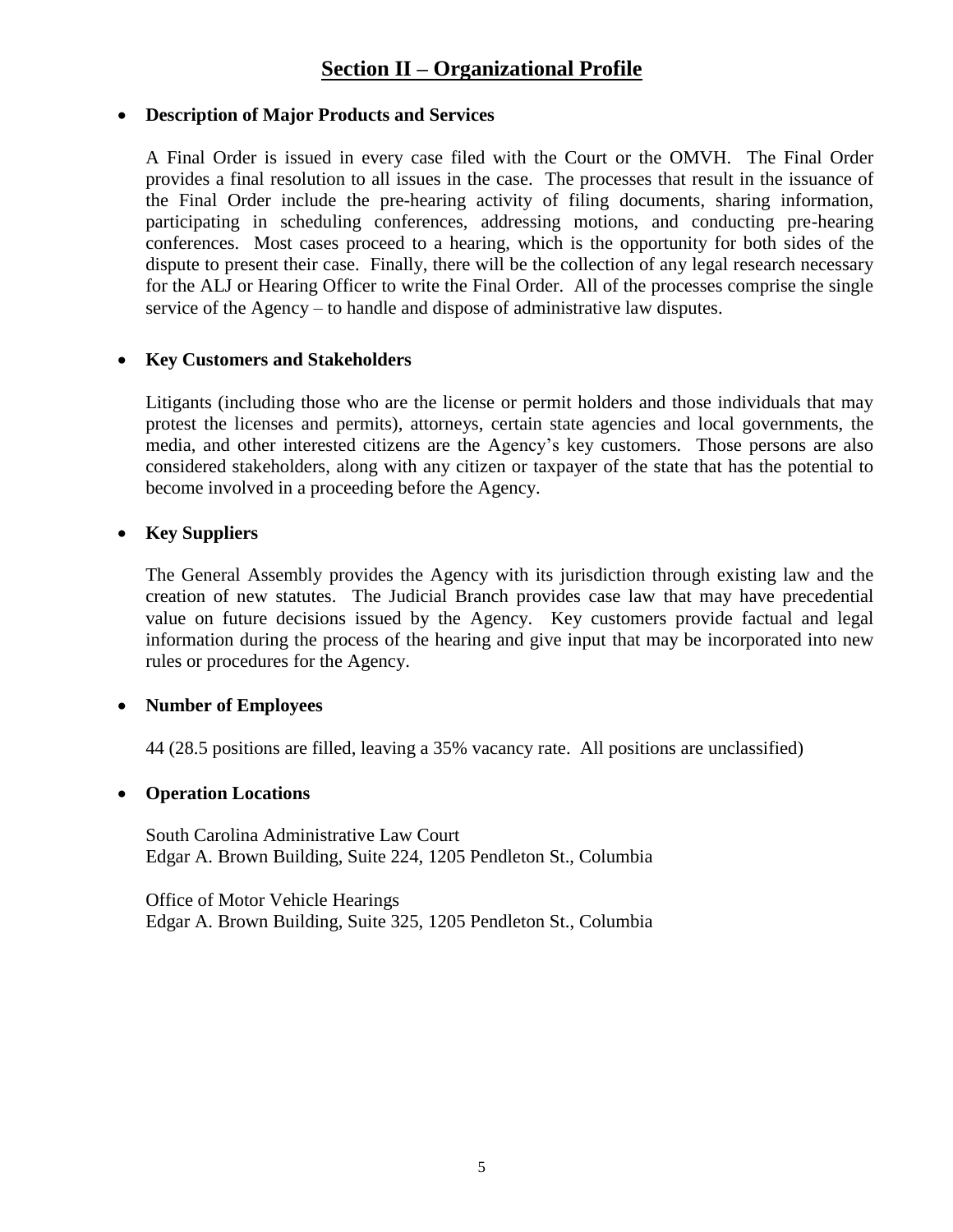### **Organizational Structure**

The Chief Judge is the administrative head of the Court, hiring and supervising all administrative staff, and is also the Director of the OMVH. The structure of the administrative staff within the Court has changed significantly over the past several years. Currently, the positions comprising the administrative staff are the Business Office, which is responsible for finance and personnel, facilities management and information technology of the entire Agency, including the OMVH; the Office of General Counsel for research/legal support; and the Clerk's Office, which is responsible for caseload management, contract court reporters, governmental affairs, and assistance to the Chief Judge for overall administration of the Court and the OMVH. The Chief Judge and the other five ALJs have a law clerk that each hires and supervises. Although each judge formerly had a staff attorney assigned specifically to him or her for research and drafting, only two staff attorneys are presently available for the entire Court due to recent budget cuts. Within the OMVH there are two Senior Hearing Officers, two Hearing Officers and three support staff. The Hearing Officers report directly to the ALC General Counsel and the staff report directly to the ALC Clerk. The Clerk and General Counsel are responsible to the Chief Judge/Director.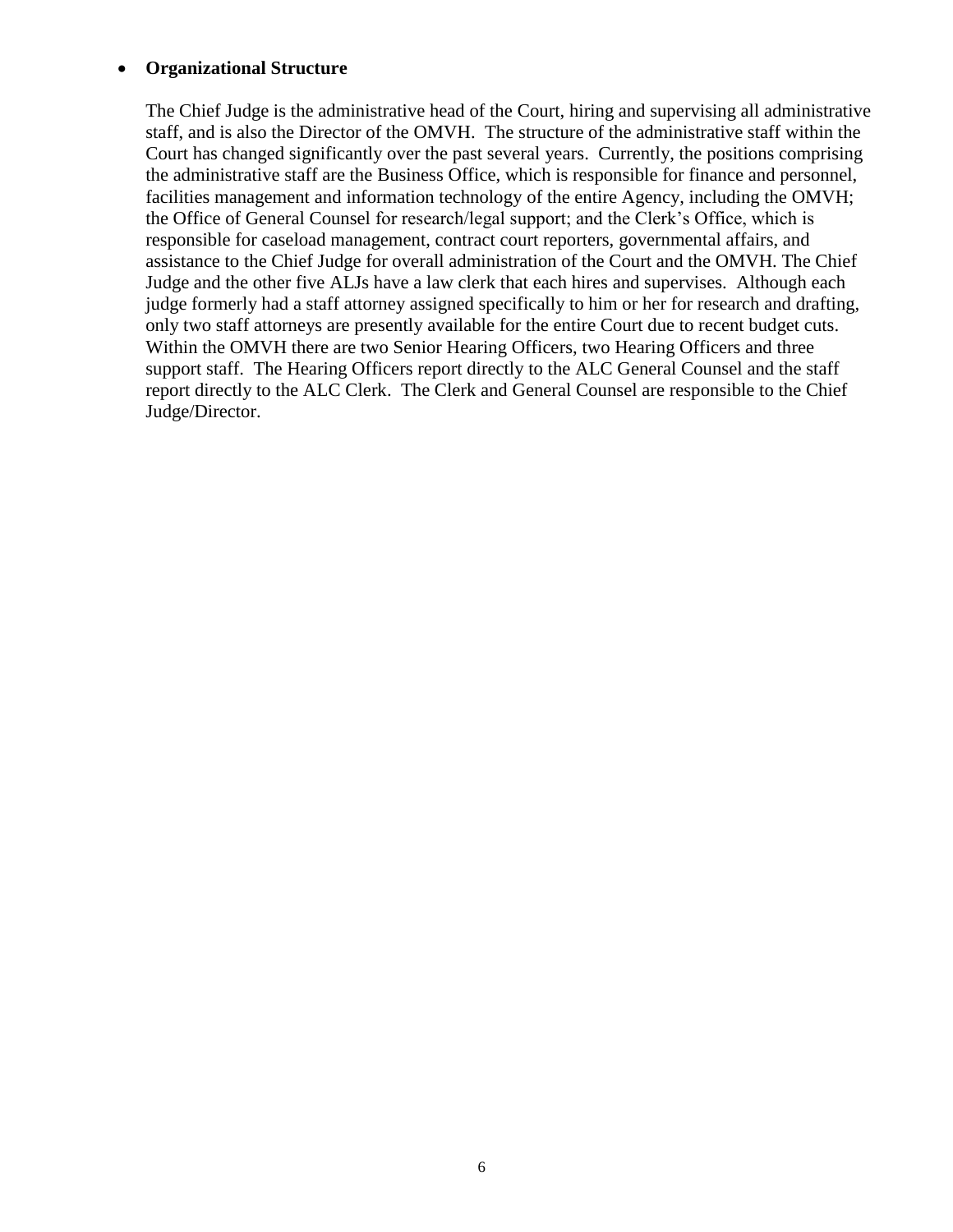Counsel

# **South Carolina Administrative Law Court 2010**

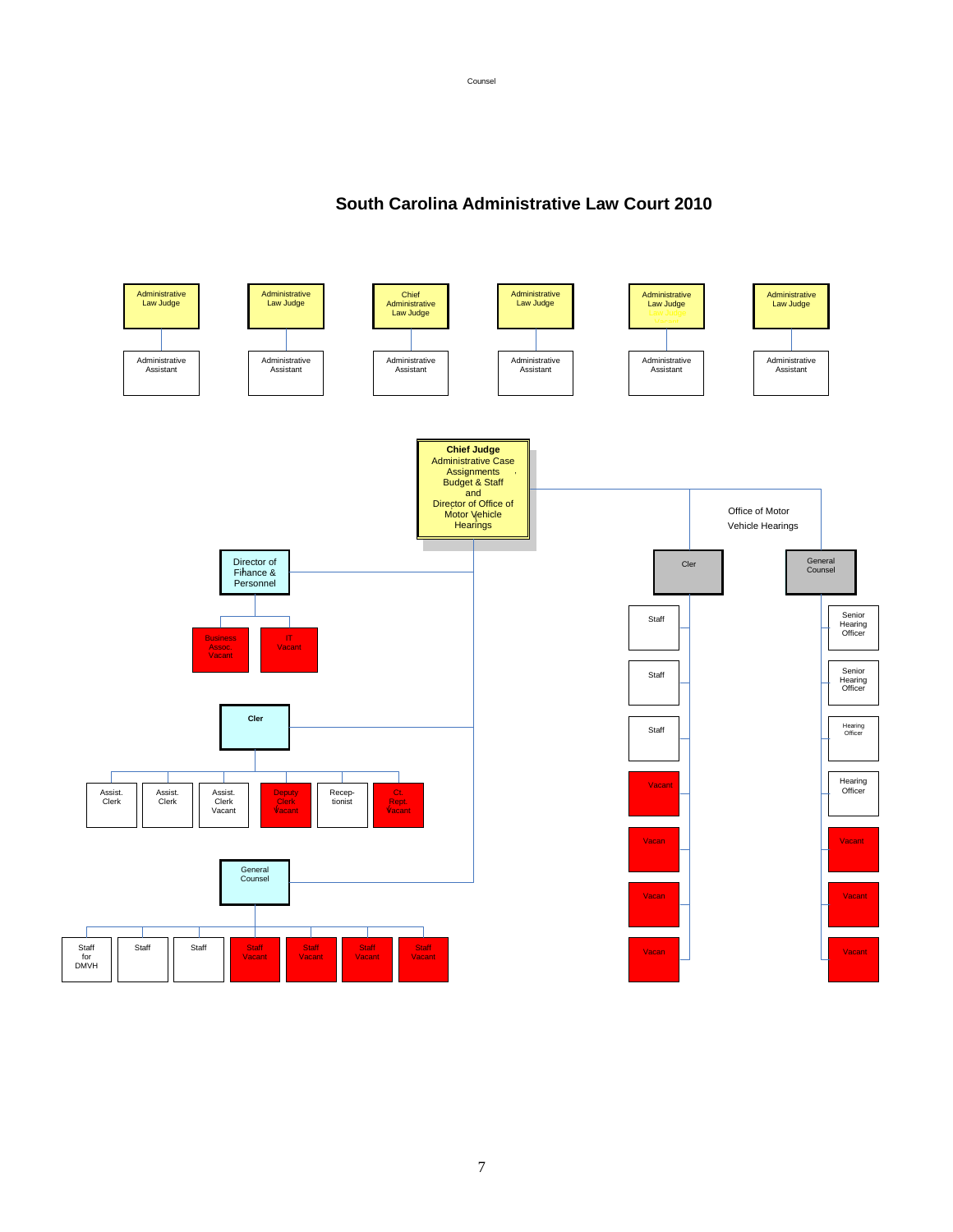# **Accountability Report Appropriations/Expenditures Chart**

|                                            | FY 08-09<br><b>Actual</b><br><b>Expenditures</b> |              | FY 09-10<br>Actual<br><b>Expenditures</b> |              | FY 10-11<br><b>Appropriations</b><br>Act |              |
|--------------------------------------------|--------------------------------------------------|--------------|-------------------------------------------|--------------|------------------------------------------|--------------|
| <b>Major Budget</b>                        | <b>Total Funds</b>                               | General      | <b>Total Funds</b>                        | General      | <b>Total Funds</b>                       | General      |
| <b>Categories</b>                          |                                                  | <b>Funds</b> |                                           | <b>Funds</b> |                                          | <b>Funds</b> |
| Personal<br>Service                        | \$1,746,253                                      | \$1,325,874  | \$1,613,261                               | \$977,457    | \$1,705,409                              | \$1,085,409  |
| Other<br>Operating                         | \$1,007,753                                      | \$168,924    | \$571,415                                 | \$114,392    | \$649,640                                | \$199,640    |
| Special Items                              |                                                  |              |                                           |              |                                          |              |
| Permanent<br>Improvements                  |                                                  |              |                                           |              |                                          |              |
| Case Services                              |                                                  |              |                                           |              |                                          |              |
| <b>Distributions</b><br>to<br>Subdivisions |                                                  |              |                                           |              |                                          |              |
| Fringe<br><b>Benefits</b>                  | \$508,169                                        | \$384,824    | \$452,323                                 | \$291,605    | \$489,485                                | \$254,245    |
| Non-recurring                              |                                                  |              |                                           |              |                                          |              |
| <b>Total</b>                               | \$3,262,175                                      | \$1,879,622  | \$2,636,999                               | \$1,383,454  | \$2,844,534                              | \$1,539,294  |

### **Base Budget Expenditures and Appropriations**

### **Other Expenditures**

| Sources of                         | FY 08-09<br>Actual  | FY 09-10 Actual     |
|------------------------------------|---------------------|---------------------|
| <b>Funds</b>                       | <b>Expenditures</b> | <b>Expenditures</b> |
| Supplemental<br><b>Bills</b>       |                     |                     |
| Capital<br>Reserve<br><b>Funds</b> |                     |                     |
| Bonds                              |                     |                     |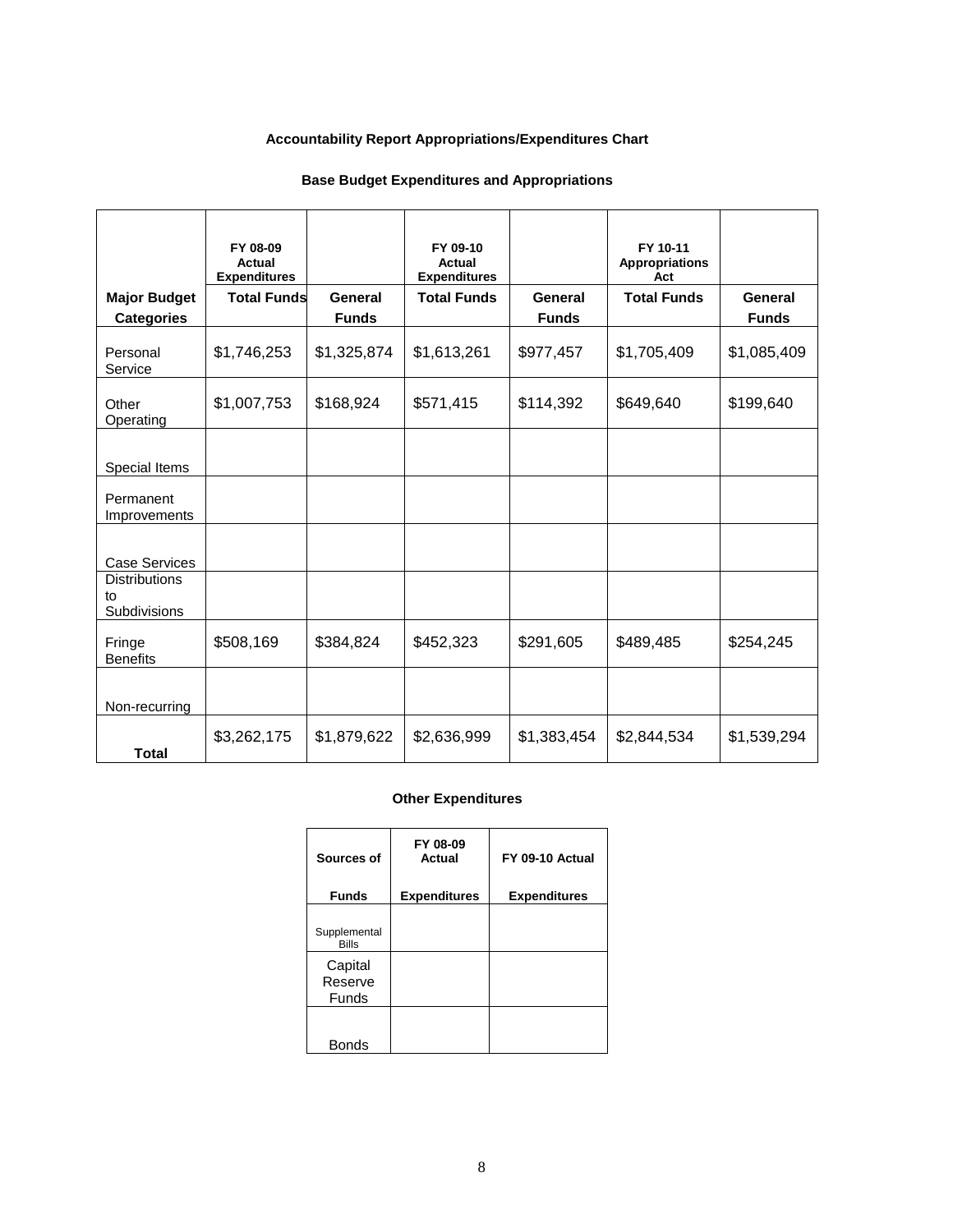# **South Carolina Administrative Law Court Major Program Areas**

| Program                             | <b>Major Program Area</b>                                                                                          | FY 08-09                   |                    | FY 09-10 |                            | <b>Key Cross</b>   |                                           |            |  |
|-------------------------------------|--------------------------------------------------------------------------------------------------------------------|----------------------------|--------------------|----------|----------------------------|--------------------|-------------------------------------------|------------|--|
| <b>Number</b>                       | <b>Purpose</b>                                                                                                     | <b>Budget Expenditures</b> |                    |          | <b>Budget Expenditures</b> |                    | <b>References for</b><br><b>Financial</b> |            |  |
| and Title                           | (Brief)                                                                                                            |                            |                    |          |                            |                    |                                           | Results*   |  |
| Process, hear, and decide contested | State:                                                                                                             | 1,725,858.00               |                    | State:   | 1,299,889.00               |                    | $7.2 - 1 to$<br>Fig.                      |            |  |
| I. SCALC                            | cases, appeals, regulation and<br>injunctive relief matters from state<br>agencies pursuant to Article 1, Sect. 22 | Federal:                   |                    |          | Federal:                   |                    |                                           | $7.2 - 2$  |  |
| Hearings                            | of the SC Constitution, S.C. Code Ann                                                                              | Other:                     | 369,125.00         |          | Other:                     | 304,000.00         |                                           |            |  |
|                                     | 1-23-500 et seq., Al-Shabazz v. State<br>and various agency specific statutes.                                     | Total:                     | 2,094,983.00       |          | Total:                     | 1,603,889.00       |                                           |            |  |
|                                     |                                                                                                                    |                            | % of Total Budget: | 65%      |                            | % of Total Budget: | 61%                                       |            |  |
|                                     | Administration of the Agency (the<br>Court and OMVH), particularly in                                              | State:                     | 153,765.00         |          | State:                     | 83,565.00          |                                           |            |  |
|                                     |                                                                                                                    | Federal:                   |                    |          | Federal:                   |                    |                                           |            |  |
| I. Admin<br>Overhead                | regards to Agency Accounting, Human<br>Resources, Budgeting, and                                                   | Other:                     | 43.902.00          |          | Other:                     | 43.902.00          |                                           |            |  |
|                                     | <b>Receptionist Functions</b>                                                                                      | Total:                     | 197,667.00         |          | Total:                     | 127,467.00         |                                           | <b>NA</b>  |  |
|                                     |                                                                                                                    |                            | % of Total Budget: | 5%       |                            | % of Total Budget: | 5%                                        |            |  |
|                                     |                                                                                                                    | State:                     |                    |          | State:                     |                    |                                           |            |  |
| I. OMVH<br>Hearings                 | Process, hear and decide<br>administrative hearings required by SC<br>motor vehicle and driver license laws        | Federal:                   |                    |          | Federal:                   |                    |                                           | Fig. 7.2-3 |  |
|                                     | pursuant to South Carolina Code Title<br>56, Administrative Procedures Act, and                                    | Other:                     | 969,525.00         |          | Other:                     | 905,643.00         |                                           |            |  |
|                                     | Financial Responsibility Act.                                                                                      | Total:                     | 969,525.00         |          | Total:                     | 905,643.00         |                                           |            |  |
|                                     |                                                                                                                    |                            | % of Total Budget: | 30%      |                            | % of Total Budget: | 34%                                       |            |  |

**Below: List any programs not included above and show the remainder of expenditures by source of funds.**

| <b>Remainder of Expenditures:</b> | State:             | State:             |
|-----------------------------------|--------------------|--------------------|
|                                   | Federal:           | Federal:           |
|                                   | Other:             | Other:             |
|                                   | Total:             | Total:             |
|                                   | % of Total Budget: | % of Total Budget: |

\* Key Cross-References are a link to the Category 7 - Business Results.

These References provide a Chart number that is included in the 7th section of this document.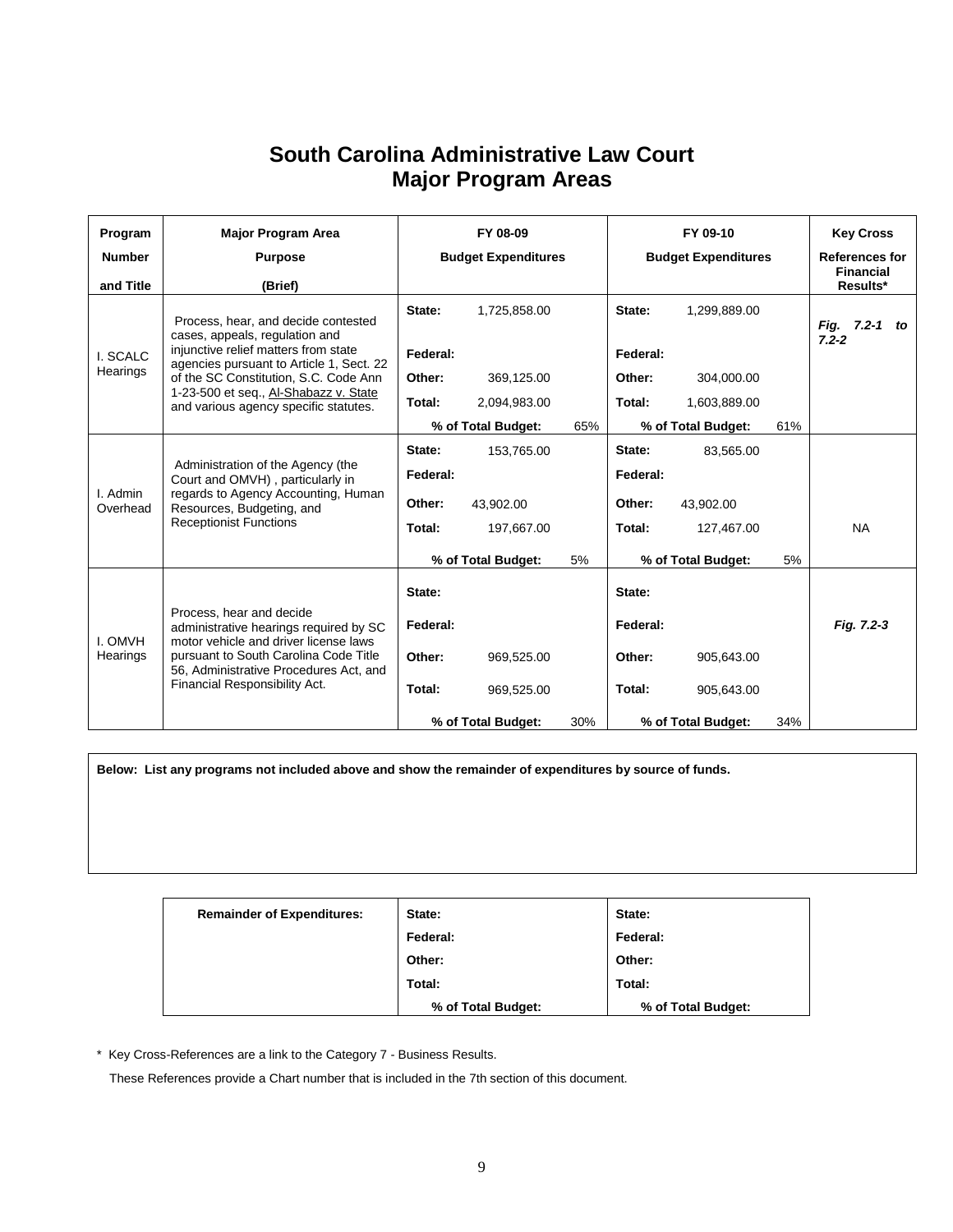# **Section III - Elements of Malcolm Baldridge Award**

#### **Category 1 - Leadership**

The Chief Judge of the Court is responsible for the administration of the Agency pursuant to S.C. Code Ann. §§ 1-23-570 and 1-23-660. The Chief Judge is ultimately responsible for the fiscal and administrative accountability of the Court. This includes budgetary matters, assignment of cases and the duties and responsibilities of the administrative staff and the Hearing Officers and staff of the OMVH. The Chief Judge sets administrative policy for the Agency and appoints the Clerk of the Court. The five ALJs serve as senior leaders in the Court and are often consulted with by the Chief Judge regarding administrative matters for the Court. Nevertheless, most of the ideas affecting the Agency direction are initiated by the Chief Judge and/or Clerk. The Chief Judge also consults the hearing officers in developing policy for the OMVH. Changes to the Internal Rules or the Court's Rules of Procedure must be voted on by the ALJs pursuant to S.C. Code Ann. § 1-23-650. As appropriate, new policies for the Court are circulated to the ALJs for comment before they are implemented. However, pursuant to S.C. Code Ann. § 1-23-660, only the Chief Judge has the authority to promulgate rules governing practice and procedures before the OMVH. The Clerk is the Chief Judge's primary assistant in administering the policy and serves as manager of the Agency.

Timetables and goals for the timely disposition of assigned cases were initially set when the Court was first created. Periodically, these timetables are reviewed by the ALJs, Chief Judge and Clerk, and adjusted by the Clerk at the direction of the Chief Judge. The importance of these performance expectations is tied directly to the Court's one mission, which sets the Agency's organizational values. The Chief Judge and the other ALJs are responsible for ensuring the efficient disposition of cases assigned to each. Although the Chief Judge is the administrator of the Court, and the other ALJs serve as senior leaders, each ALJ has autonomy over the cases he or she is assigned to preside over. Therefore, each ALJ and his or her law clerk are responsible for ensuring the fair and prompt disposition of the cases assigned to their office. The timeframes for issuing the highest volume of OMVH decisions (implied consent or BAC) were defined by statute until February 2009. At that time, Act 201 of 2008 went into effect, deleting those statutory timeframes.

Most empowerment issues arise with employees who work directly for the ALJs, or within the Clerk's Office. No actions by the ALJs as a group have been necessary to accomplish this. The ALJs might review or endorse opportunities for institutional and/or individual learning, but usually the Chief Judge or the Clerk's Office initiates these activities.

As with organizational values, most policies governing employee and judicial ethics were approved by the ALJs during the first several years after the Agency was created in 1994. The ALJs are bound by the Code of Judicial Conduct pursuant to S.C. Code Ann. § 1-23-560. The ALJs and the Court attorneys are bound by the Code of Professional Conduct. Further, all Court staff is subject to the provisions of South Carolina Appellate Court Rule 507, and Rule 506, Canon 8. The OMVH Hearing Officers are bound by the Code of Judicial Conduct, South Carolina Appellate Court Rule (SCACR) SCACR 506, Canon 8 regarding confidences gained in the course of employment and SCACR 507 regarding political activity.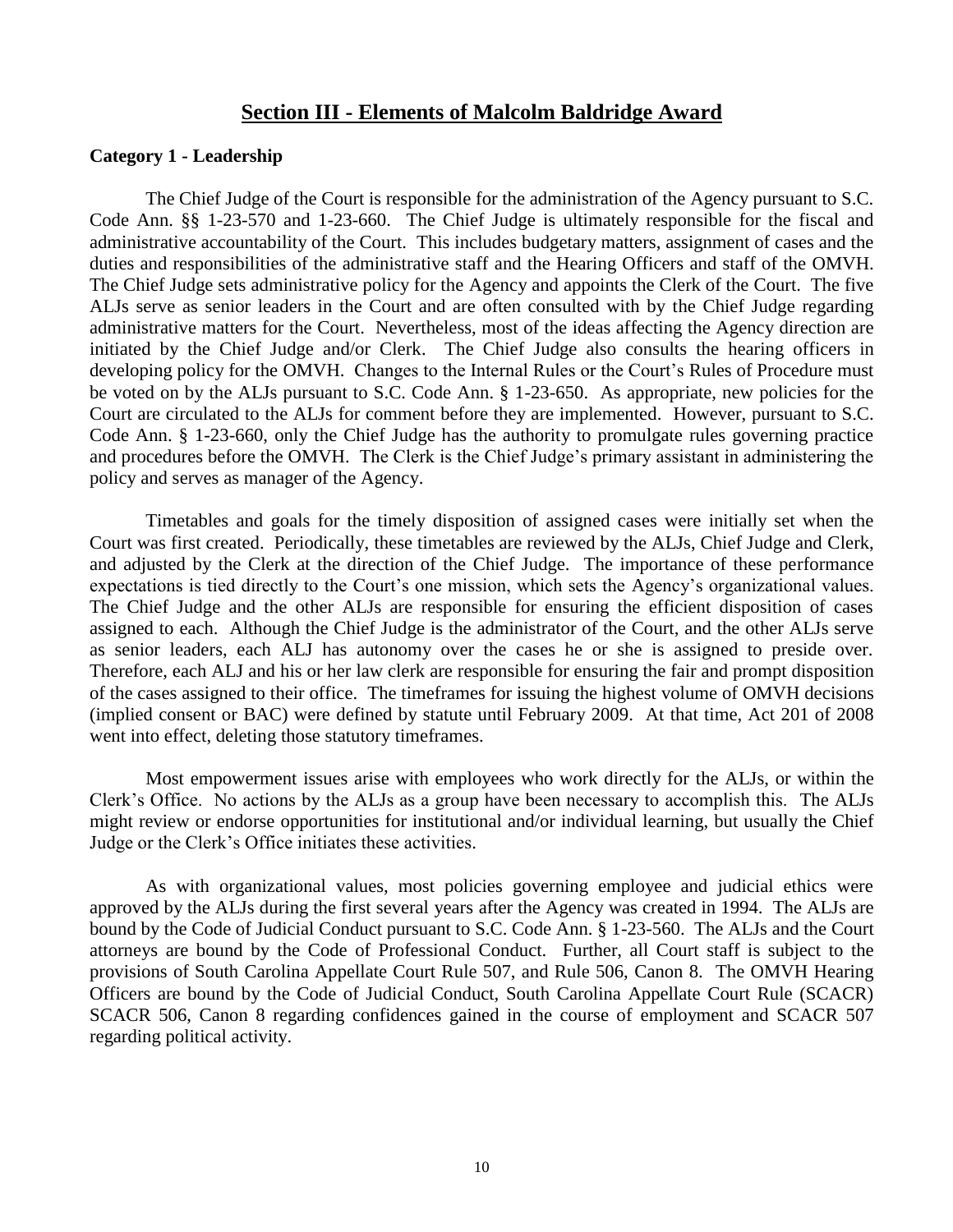### **Category 2 - Strategic Planning**

The Agency is a small organization consisting of two tiers. The Court essentially has seven different offices: the six judges' offices and the administrative staff. The only program is the prompt and well-reasoned disposal of all cases filed with the Agency. Although no formal strategic plan is in place, the Court has informal plans for achieving certain goals, particularly in regard to improvement of information technology and improvement of the age of disposed cases in order to enhance our main goal of providing fair, prompt and impartial hearings for all litigants. The second tier of the Agency is the OMVH. Until February 2009, the implied consent hearings had to be held within 30 days of the request for hearing and an order had to be issued within 30 days of the date of the hearing. Pursuant to Act 201 of 2008 the time frames for those hearings were deleted. However, a significant portion of those decisions are still issued within 30 to 45 days of the hearing.

The assignment of cases to an ALJ is accomplished using an internal rotation system to ensure an equitable distribution of quantity and complexity of cases. The legal support staff assists the ALJs in the research and drafting of orders. The administrative staff provides support functions, such as case management, financial, personnel, and facilities management. This allocation of resources and workload is used to assist in the timely disposal of cases.

The ALJs are periodically advised of external events that may affect jurisdiction and/or caseload. Shifts of personnel to accommodate changes in jurisdiction, if necessary, will be implemented after discussion with the ALJs. As a result of the budget cuts, contract court reporters are used on a regular and on-going basis in lieu of full-time employees. This was discussed with the ALJs and implemented by the Chief Judge.

In consultation with the ALJs, time standards for disposing of each type of case before the Court have been developed. Statistics are generated annually, which track the progress in meeting those time standards. Reports are shared informally with ALJs, and any adjustments to the objectives or measures will normally be provided to the ALJs for review prior to implementation. The Annual Accountability Report is provided on the Court's website at [www.scalc.net.](http://www.scalc.net/)

### **Strategic Planning**

| Program            | <b>Supported Agency</b>                                             | <b>Related FY 09-10</b>                                     | <b>Key Cross</b>                |
|--------------------|---------------------------------------------------------------------|-------------------------------------------------------------|---------------------------------|
| <b>Number</b>      | <b>Strategic Planning</b>                                           | <b>Key Agency</b>                                           | References for                  |
| and Title          | Goal/Objective                                                      | <b>Action Plan/Initiative(s)</b>                            | <b>Performance Measures*</b>    |
| 01000000           | Improvement of information                                          | <b>Implementation of Case</b>                               | Section $I -$ Opportunities and |
| Admin.             | technology                                                          | <b>Management System</b>                                    | <b>Major Achievements</b>       |
| 01000000<br>Admin. | Provide fair, prompt and<br>impartial hearings for all<br>litigants | Improvement of age of<br>case at disposition $-$<br>ongoing | Section III – Fig. 7.2-1        |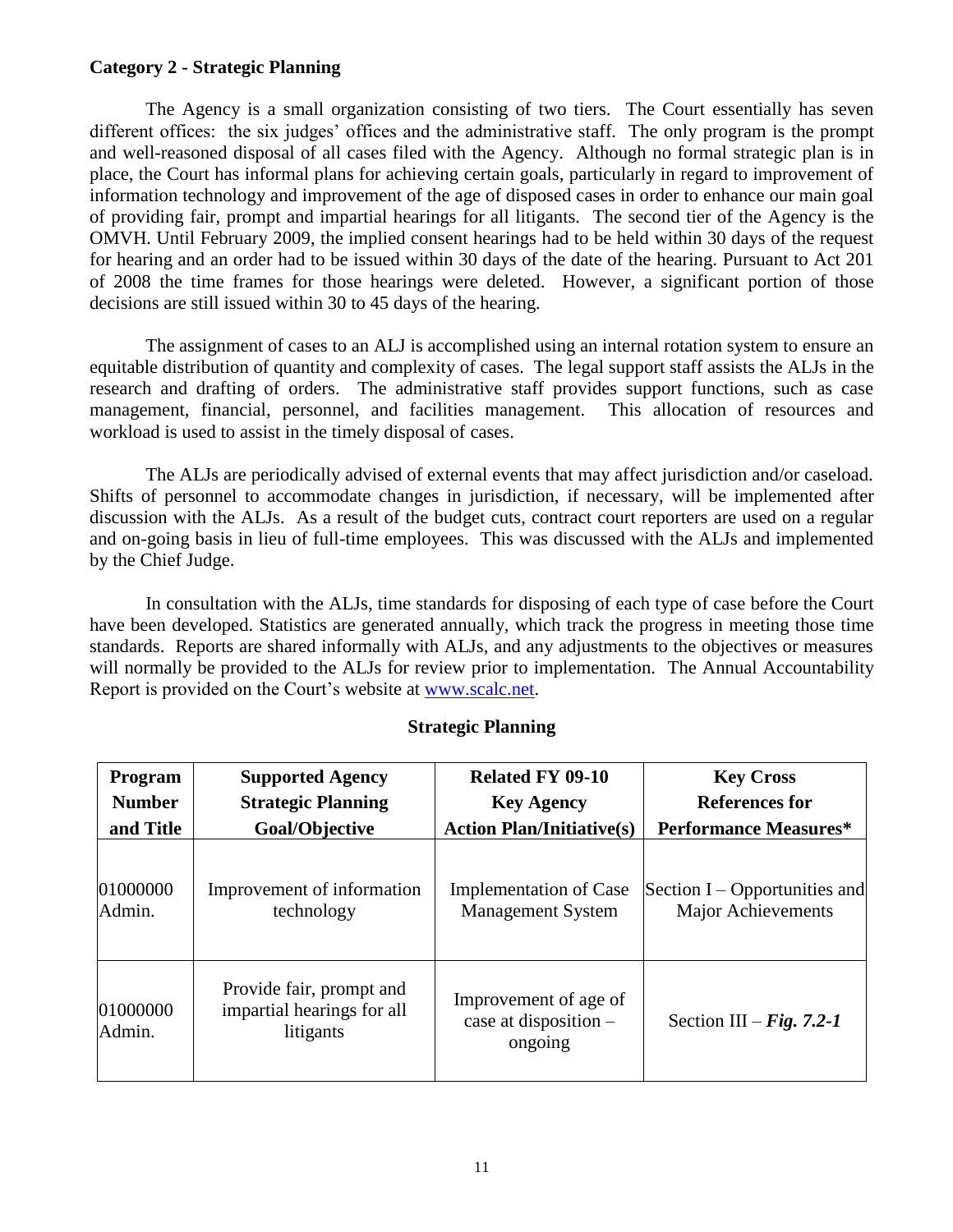### **Category 3 - Customer Focus**

The Agency's key customers are the litigants who bring cases before an ALJ or a OMVH Hearing Officer. The litigants include individuals, business entities, and their attorneys, as well as state and local governmental agencies and their attorneys. Ultimately, the public at large has a stake in the Agency's caseload as it offers a checks-and-balances effect on the exercise of the state's regulatory authority, typically to issue licenses and permits.

As cases are filed with the Court, litigants and their attorneys are identified. The needs and requirements of the customers have been discussed in staff meetings, ALJ meetings and with the Standing Rules Committee. Customers (representatives of litigant groups) have been represented on the initial advisory committee created to draft proposed rules of procedure for the Court, and the permanent Standing Rules Committee (which consists primarily of attorneys from across the state). The drafting of Rules of Procedure is the primary process in addressing litigants' needs and expectations. Most often, the input from customers is translated into a new rule or amendment to an existing rule or procedure.

Regular input from the Standing Rules Committee assists the Court in refining its procedural rules and in meeting its customers' needs and concerns. Input is also obtained from professional associations such as the South Carolina Bar, the South Carolina Administrative and Regulatory Law Association, the South Carolina Association of Certified Public Accountants, as well as continuing legal education programs. Sometimes the information may be provided in the context of an individual case that illustrates a need for amending a rule or policy. Informal feedback is encouraged and received from agencies, departments and attorneys. The OMVH promulgated rules regarding their procedures with input from various agencies and attorneys.

Receiving input from affected customers is valuable and helps ensure a successful operation. Typically, this is done by receiving and discussing informal feedback from the litigants. The ALJs, Hearing Officers and staff develop professional relationships with agency heads, attorneys who practice before the Agency, individuals who are not represented by attorneys and other groups such as county assessors who have appeared in cases before the Court. One particular distinction among the customers of the Agency is that some are represented by attorneys and others represent themselves (referred to as pro se litigants). The Agency is very aware of the needs of those who are unrepresented and ALC Rule 10 addresses those needs.

### **Category 4 – Measurement, Analysis and Knowledge Management**

The Clerk's Office recommends two measures – the "Age of Disposed Cases Report" and "Workload Report" (See *Fig. 7.2-1* to *Fig. 7.2-3*) – for use by the Agency to determine success in disposing of cases promptly. These measures are two of the most commonly used statistics by states' civil courts, as reported by the National Center for State Courts.

The Clerk's Office is responsible for maintaining the Court's official records. Previously, this information was maintained in an excel spreadsheet, which also served as the database of case information, and was used to generate reports. However, with the implementation of the automated case management system (CMS), the Clerk's Office and judges' offices have direct access to and can update the case information quickly. The CMS will assist the Court in collecting, organizing, processing, storing and distributing essential case information within the court and to external agencies as needed. The OMVH also utilizes the same automated system and will have the same benefits for maintaining its information. Efficiency in collecting and analyzing this data is critical for maintaining the Agency's overall caseload and reporting information.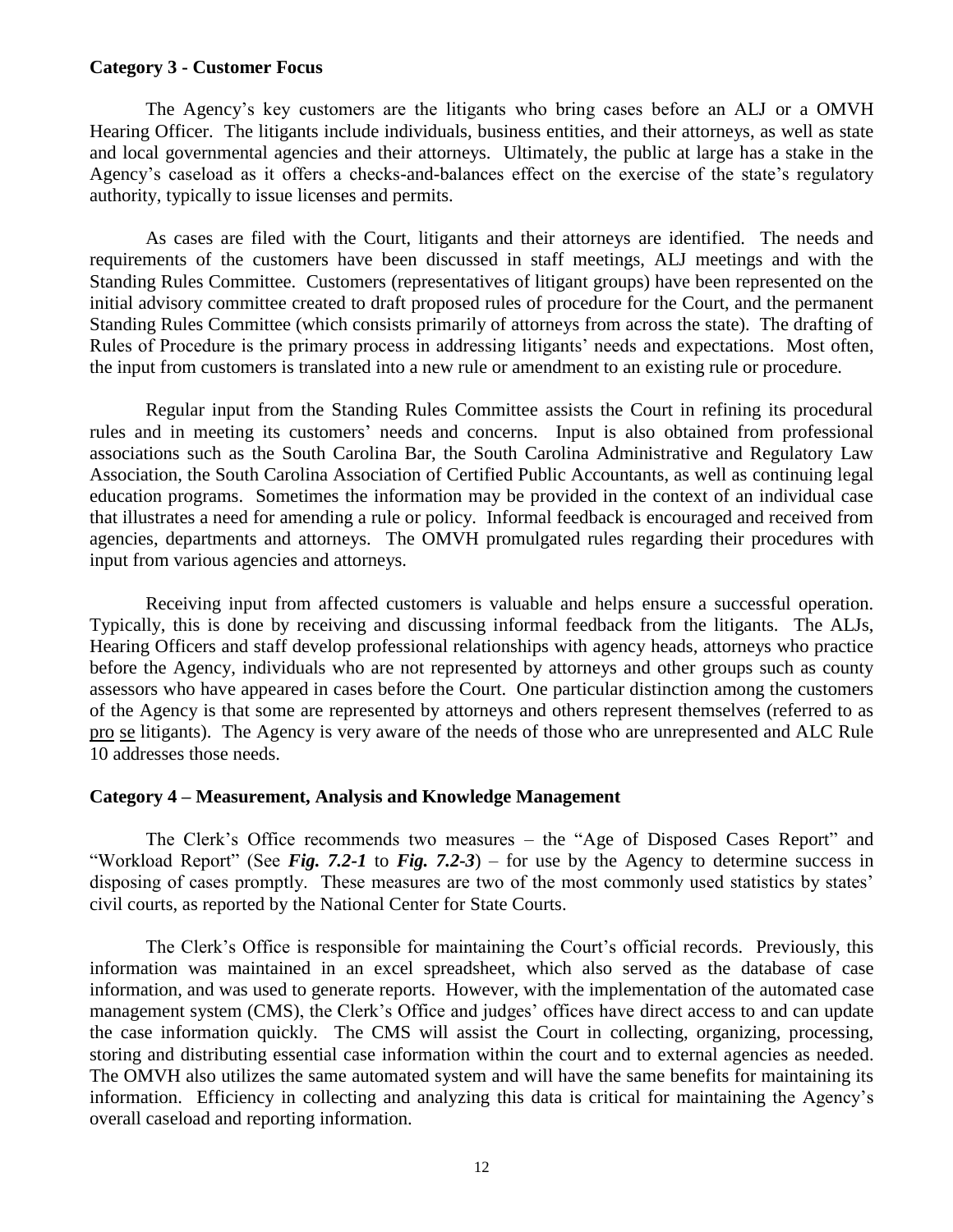The workload report is used to maintain the system of grouping case types for purposes of assigning cases to the ALJs. The even distribution of case assignments by the Chief Judge to the ALJs is not only fair, but it also allows for the most efficient balancing of workload to get the maximum number of cases disposed of in the shortest amount of time. The age of disposed cases report is also useful in identifying case types that require more time for disposition so that different procedures might be considered to improve efficiency.

In addition to the two key performance measures, the Agency maintains an in-house electronic directory of all its issued decisions. This database provides the best method of collection and maintenance of organizational knowledge. Although most cases have their own individual facts, the ALJs, Hearing Officers and staff can share research and knowledge by reviewing previously issued decisions with similar legal questions.

Because there are few other courts or agencies in South Carolina, if any, structured the same as our Agency, very little relevant data exists. The most useful comparative data is historical, from prior year reports of the Agency's workload. However, the Court does review relative information and best practices from other states that have a central panel, or office of administrative hearings, similar to the Agency.

### **Category 5 - Human Resource Focus**

The success of the Agency in achieving its mission and goals is contingent on its staff meeting their full potential. By responding to the individual and professional needs of the staff through continuing education, staff training and professional development, the Agency is able to accomplish its mission and achieve its goals. Managers recommend and encourage staff to attend pertinent training and continuing educational courses to enhance their knowledge and capabilities for job growth and excellence in performance.

New employee orientation and training is required for the varying responsibilities of the Agency. The Business Office is responsible for administering employee orientation, the safety policy and training and benefit counseling. All ALJs, Hearing Officers and staff receive orientation, training, and counseling based on their needs, skills and abilities.

For the past several years, the court has used an informal approach to performance appraisals. Prior to that, the Court utilized formal performance appraisals to build and maintain professionalism, knowledge, skills, and abilities of the staff. After research and comparison to performance appraisals and reviews utilized by other courts across the country, the Court modified its previous appraisal forms and created a new process. The intent was to enhance employee satisfaction, growth and accountability. The ALJs, Clerk, General Counsel and Director of Finance and Personnel have one on one contact with the person(s) they supervise daily and each provides feedback regarding strengths and weaknesses and suggestions for improvement. Evaluation, input, and feedback between the supervisor and employee establish a means for performance requirements that develop success criteria for each duty.

The Agency follows the safety standards set by the Office of General Services. Employees are given a safety plan in their orientation packets and are asked to stay abreast of updates and policy changes. New or changed safety policies are provided to each employee as they are adopted. A monitored, secured office environment helps maintain a high standard for a safe and healthy work environment.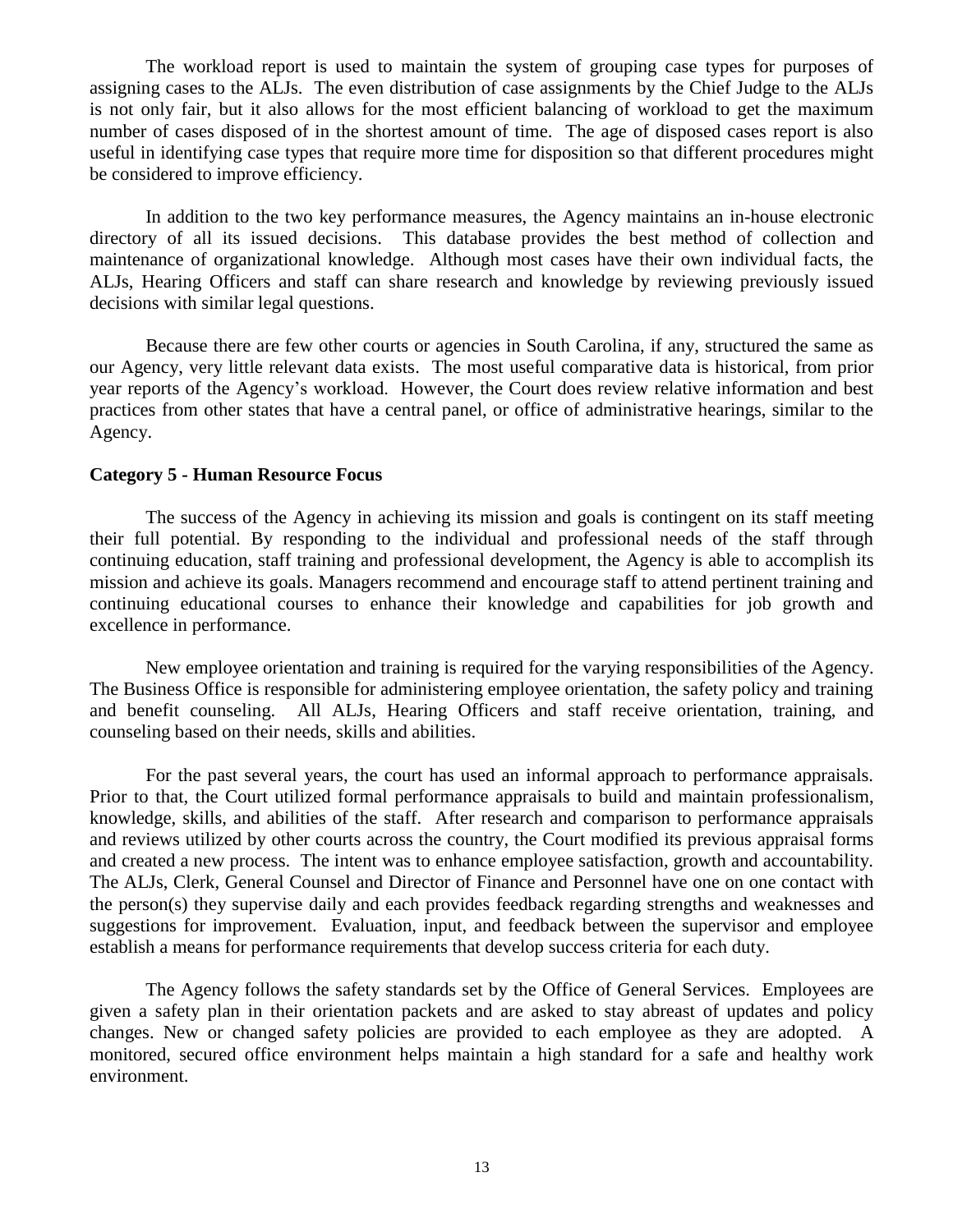The ALJs, Hearing Officers and employees are encouraged to attend functions sponsored by professional organizations such as the South Carolina Bar and the South Carolina Administrative and Regulatory Law Association. Non-legal employees are active in professional organizations such as the South Carolina Agency Directors Association, the South Carolina Government Finance Officers Association, and the South Carolina Administrative and Regulatory Law Association. The ALJs and/or staff have participated in leadership development programs such as the South Carolina Executive Institute and the Certified Public Managers Program. The Agency employees are encouraged to be active in various religious and civic organizations of their choice and many participate in the United Way campaign.

### **Category 6 - Process Management**

The typical life cycle for a case before the Agency has four phases: the initial filing and processing phase, the pre-hearing phase, the hearing phase, and the order-writing phase. Most of the factors influencing these four processes are defined by the Court's procedural rules. The review and/or amendment of these rules are usually drafted and recommended by the Standing Rules Committee, reviewed by the ALJs, and then submitted to the General Assembly for approval. Rules specific to the OMVH were submitted for promulgation during the 2007 Session of the General Assembly.

Each of the four phases of a case's life cycle affects the amount of time needed to dispose of a case. The ALJs' staff, Clerk's Office staff, and the OMVH staff work diligently to minimize any unnecessary delay during each of the four phases.

The single most important support process involves the use of the Court's staff and legal resources. The General Counsel and Clerk provide a valuable support process in providing an historical perspective on current procedural issues faced by the Agency. Periodically, various strategies for optimally using the General Counsel's Office and the law clerk positions have been considered and tested. Our legal research software has been updated to take advantage of new technology.

To improve performance for contractor interactions, the Court has developed instructions for the use of contract reporters for hearings. These procedures have been developed to maximize the benefits derived from this arrangement. Also, the Clerk's Office is in constant contact with the contract reporters and their office to monitor their needs in order to maximize their performance. The hearings conducted by the OMVH Hearing Officers are recorded, and if requested or appealed to the Court, contract reporters are used for the transcription.

### **Category 7 – Business Results**

Since the primary mission of the Court is to seek the prompt disposal of cases, the "Age of Disposed Cases Report" (*Fig. 7.2-1*) is a significant measurement of attempts to satisfy customer expectations.

During FY 2009-10, twenty-eight specific case types were tracked for the Court and twelve case types for the OMVH. The twenty-eight case types are divided into four categories, based upon complexity and normal length of time between the filing of a case to final disposition. For the case types included in "Category I", the objective is to dispose of most of these cases within 90 days, or to maintain an average age (between filing and disposition) of 90 days or less. In "Category II," the objective is 120 days and, in "Category III," the objective is 180 days. "Category IV" includes only inmate grievance appeals from the Department of Corrections and the objective is 120 days. The "Age of Disposed Cases Report" indicates for each case type and category the total number of cases disposed, the average age of those cases at disposition, and the percentage of cases disposed within the suggested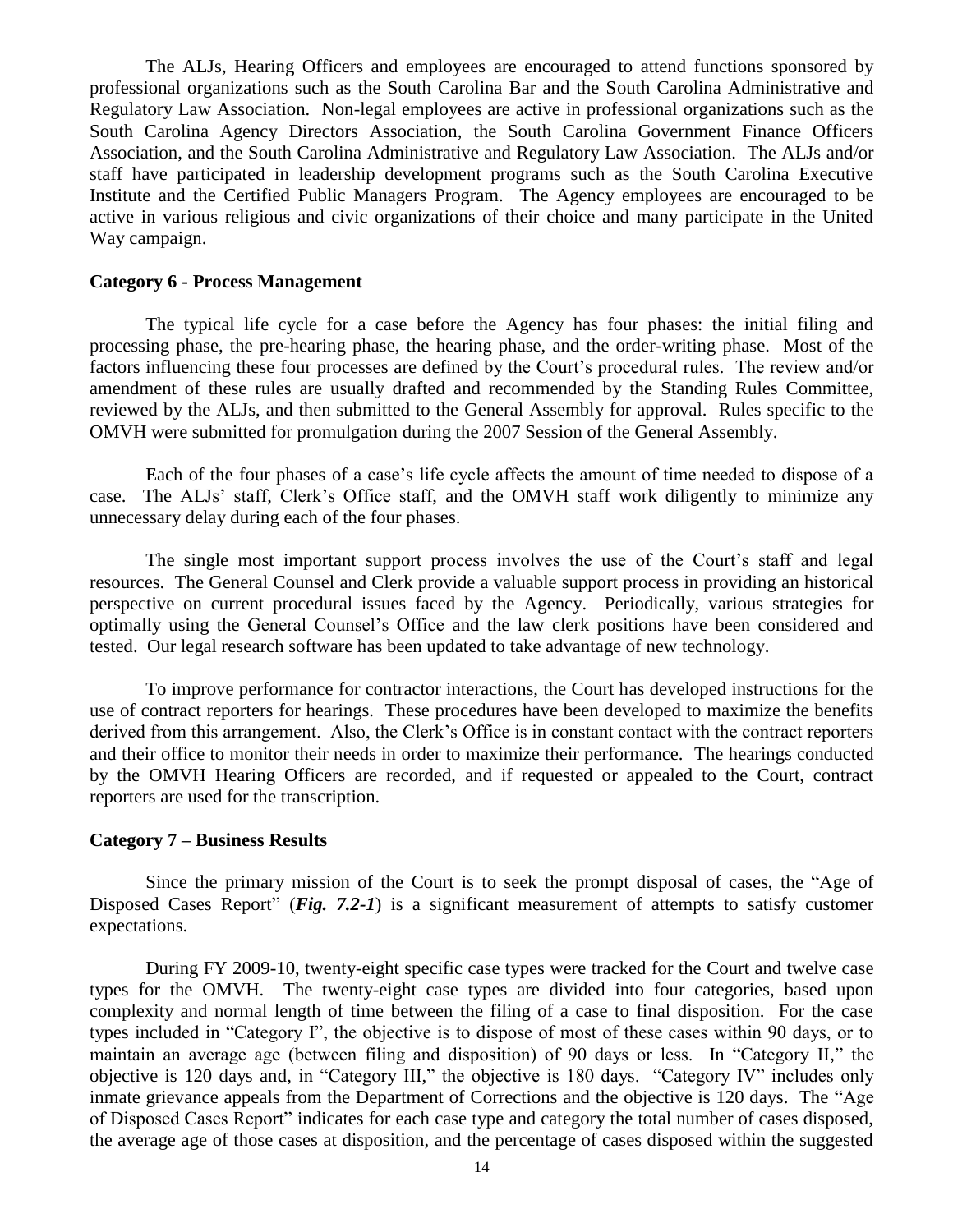time frames. As with any adjudicatory process, there are legitimate reasons requiring additional time for processing cases to conclusion within the desired time frames, such as requests for continuances, lengthy discovery, complicated research efforts, motions, and other jurisdictional or procedural issues which might arise during the life of the case.

### *Fig. 7.2-1*

# **AGE OF DISPOSED CASES REPORT FOR THE COURT**

|                                                        |                | Total Cases Avg. Age at | % Meeting      |
|--------------------------------------------------------|----------------|-------------------------|----------------|
|                                                        | Disposed       | Disposition             | Objective      |
| Category I Case Types: Objective = 90 Days             | 184            | 117                     | 49             |
| Insurance rate cases [DOI]                             | 1              | 304                     | $\Omega$       |
| Insurance agent application/disciplinary cases [DOI]   | $\overline{7}$ | 163                     | 29             |
| Wage disputes [LLR]                                    | $-$            | $- -$                   | $-$            |
| Alcoholic beverage license applications/renewals [DOR] | 80             | 88                      | 63             |
| Alcoholic beverage license violations [DOR]            | 8              | 132                     | 25             |
| Concealable weapons permitting cases [SLED]            | 20             | 172                     | 5              |
| <b>Setoff Debt Collection [SETOFF]</b>                 | 5              | 180                     | 20             |
| <b>Consumer Affairs [CA]</b>                           | $\overline{3}$ | 196                     | $\overline{0}$ |
| Injunctive relief hearings                             | 22             | 75                      | 78             |
| Public hearings for proposed regulations               | 9              | 78                      | 89             |
| Miscellaneous cases                                    | 29             | 169                     | 31             |
| <b>Category II Case Types: Objective = 120 Days</b>    | 122            | 179                     | 49             |
| Hunting/Fishing and Coastal Fisheries violations [DNR] | 5              | 104                     | 80             |
| Boating under the influence                            | $\overline{8}$ | 125                     | 50             |
| Health licensing cases [DHEC]                          | $\overline{4}$ | 289                     | $\overline{0}$ |
| Outdoor advertising permits [DOT]                      | $\overline{3}$ | 298                     | $\overline{0}$ |
| Disadvantaged Business Enterprises/Displacement[DOT]   | $\overline{4}$ | 128                     | 50             |
| <b>Retirement Systems [RET]</b>                        | 14             | 138                     | 64             |
| Appeals from OMVH [OMVH]                               | 49             | 217                     | 35             |
| Appeals from professional licensing boards [LLR]       | 39             | 149                     | 67             |
| Category III Case Types: Objective = 180 Days          | 186            | 288                     | 40             |
| Certificate of Need cases [DHEC]                       | 18             | 359                     | 33             |
| <b>Environmental permitting cases [DHEC]</b>           | 21             | 458                     | 14             |
| <b>OCRM</b> cases [DHEC]                               | 21             | 518                     | 10             |
| <b>Medicaid Appeals [HHS]</b>                          | 13             | 155                     | 69             |
| <b>Bingo violations [DOR]</b>                          | $\mathbf{1}$   | 136                     | 100            |
| State tax cases [DOR]                                  | 27             | 217                     | 48             |
| County property tax (real and personal) cases [DOR]    | 71             | 213                     | 60             |
| Daycare/Fostercare Appeals, SNAP (FI) [DSS]            | 14             | 253                     | 43             |
| Category IV Case Types: Objective = 120 days           | 1099           | 67                      | 88             |
| Inmate grievances [DOC & PPPS]                         | 1099           | 67                      | 88             |
| <b>ALL CASE TYPES</b>                                  | 1591           | 106                     | 75             |
| <b>ALL CASE TYPES excluding inmate grievances</b>      | 492            | 197                     | 46             |

NOTE: DOI: Dept. of Insurance; LLR: Dept. of Labor, Licensing and Regulation; DNR: Dept. of Natural Resources; DOR: Dept. of Revenue; DHEC: Dept. of Health and Environmental Control; HHS: Dept. of Health and Human Services; DSS: Dept. of Social Services; SLED: State Law Enforcement Court; DOC: Department of Corrections; PPPS, Department of Probation, Parole and Pardon Services; RET: South Carolina Budget and Control Board, SC Retirement Systems; OMVH: Office of Motor Vehicle Hearings; CA: Department of Consumer Affairs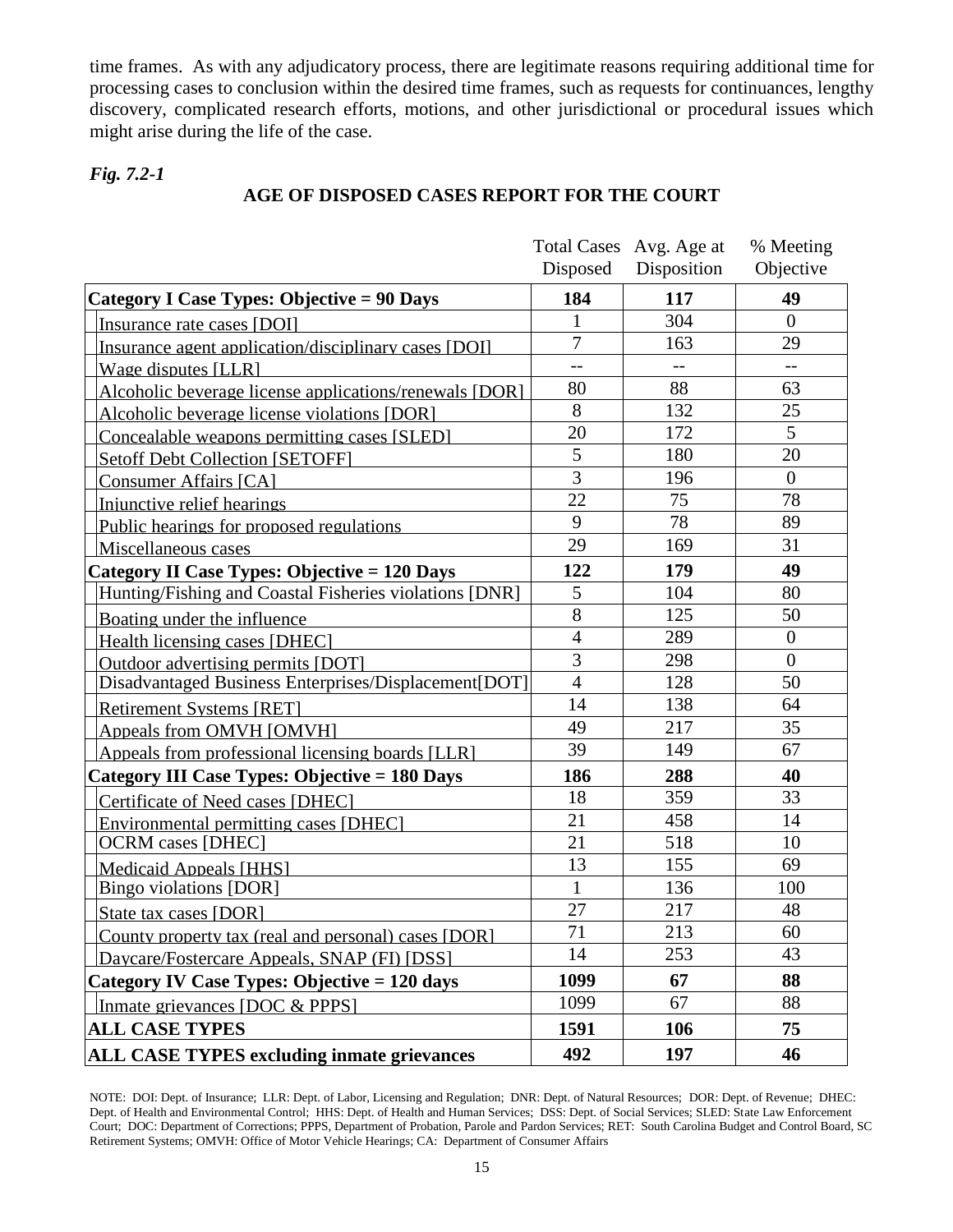The Court's percentage of total cases meeting the time standards for disposition has varied over the years. One factor that can account for this variation is the court's resources, i.e. whether we are at full capacity or have a reduction in resources, such as ALJ or staff vacancies. During FY 08-09, there were two ALJ vacancies for approximately 7 months per seat and a reduction from 6 staff counsel to just 2. Another issue with timeframe for disposition of cases is an increase in jurisdiction and caseload. The motion practice and complex discovery issues have continued to grow, which has contributed to the age of disposed cases remaining at its current percentage rate, though recently the judges have increased their efforts to promptly determine the cases.

The two charts below compare the percentage of cases meeting the time standard for disposition from year to year for the past 8 years. The first chart includes all inmate filings, but excludes them in the second chart.







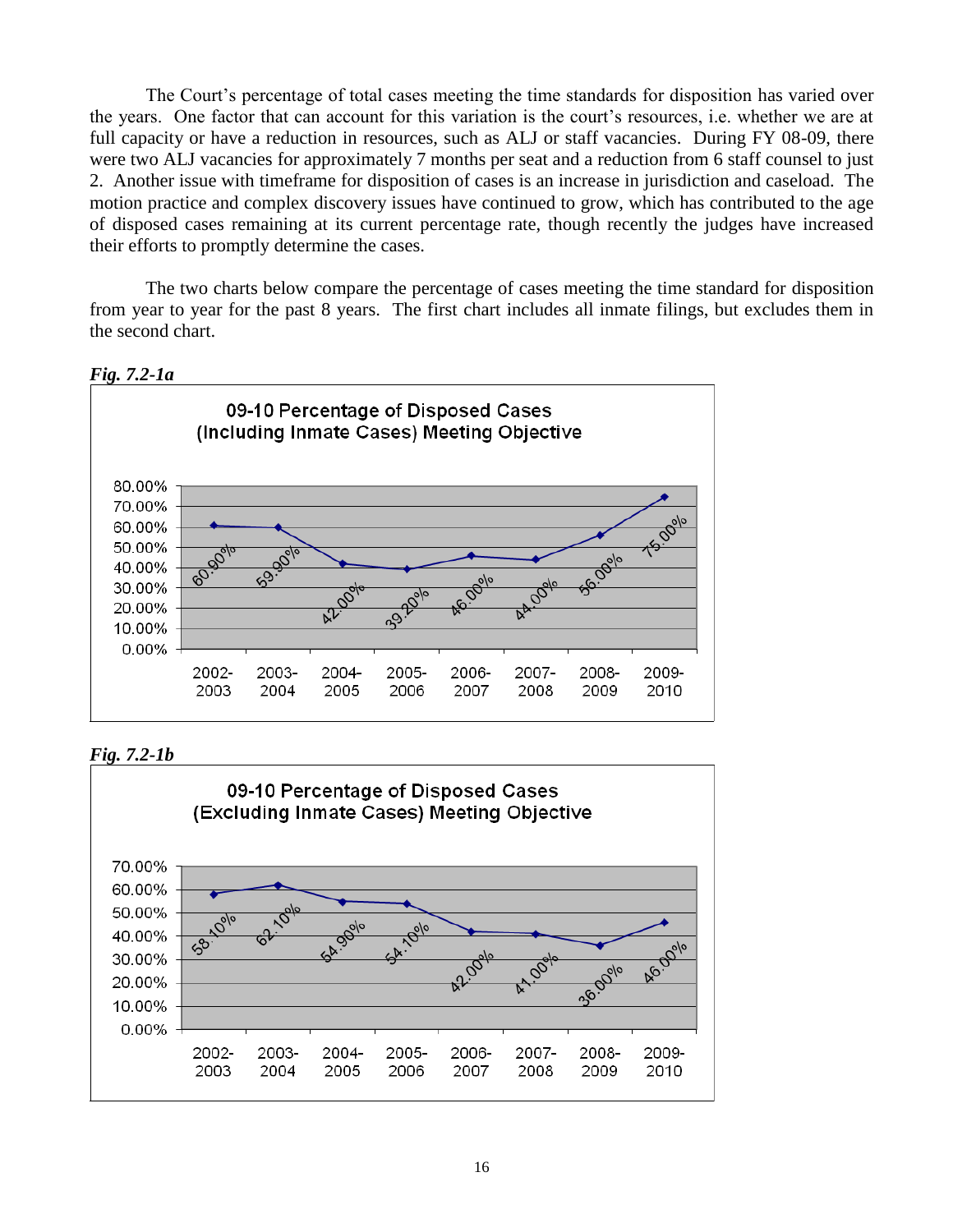The table and chart below compare for each fiscal year the number of cases filed with the Court, and the number of final decisions issued.

*Fig. 7.2-2*

# **COMBINED COURT and OMVH WORKLOAD SINCE 2007**

|                              | <b>FILINGS</b> | <b>FINAL DECISIONS</b> |                                              |              |             |                                                  |
|------------------------------|----------------|------------------------|----------------------------------------------|--------------|-------------|--------------------------------------------------|
| <b>FISCAL</b><br><b>YEAR</b> | <b>COURT</b>   | <b>OMVH</b>            | <b>TOTAL</b><br><b>CASES</b><br><b>FILED</b> | <b>COURT</b> | <b>OMVH</b> | <b>TOTAL</b><br><b>FINAL</b><br><b>DECISIONS</b> |
| <b>FY 07-08</b>              | 1810           | 4369                   | 6,179                                        | 1911         | 4089        | 6,000                                            |
| FY 08-09                     | 1800           | 5340                   | 7,140                                        | 1761         | 4655        | 6,416                                            |
| FY 09-10                     | 1955           | 6577                   | 8,532                                        | 1591         | 5222        | 6,813                                            |

# **THE COURT'S WORKLOAD REPORT BY YEAR SINCE 2002**

|                              | <b>FILINGS</b>                                           |                                              |                                              | <b>FINAL DECISIONS</b>                                   |                                         |                                                  |
|------------------------------|----------------------------------------------------------|----------------------------------------------|----------------------------------------------|----------------------------------------------------------|-----------------------------------------|--------------------------------------------------|
| <b>FISCAL</b><br><b>YEAR</b> | ${}^*CCs$ ,<br>RHs, IJs,<br>and $\&$<br>other<br>appeals | <u>Al-</u><br>Shabazz/<br>Furtick<br>Appeals | <b>TOTAL</b><br><b>CASES</b><br><b>FILED</b> | ${}^*CCs$ ,<br>RHs, IJs,<br>and $\&$<br>other<br>appeals | $Al-$<br>Shabazz/<br>Furtick<br>Appeals | <b>TOTAL</b><br><b>FINAL</b><br><b>DECISIONS</b> |
| FY 02-03                     | 569                                                      | 1,114                                        | 1,683                                        | 558                                                      | 1,058                                   | 1,616                                            |
| FY 03-04                     | 477                                                      | 836                                          | 1,313                                        | 481                                                      | 860                                     | 1,341                                            |
| FY 04-05                     | 479                                                      | 933                                          | 1,412                                        | 470                                                      | 628                                     | 1,098                                            |
| FY 05-06                     | 878                                                      | 1,454                                        | 2,332                                        | 534                                                      | 1,621                                   | 2,164                                            |
| FY 06-07                     | 668                                                      | 1,085                                        | 1,753                                        | 848                                                      | 1,266                                   | 2,114                                            |
| FY 07-08                     | 631                                                      | 1,179                                        | 1,810                                        | 676                                                      | 1,235                                   | 1,911                                            |
| FY 08-09                     | 534                                                      | 1,266                                        | 1,800                                        | 544                                                      | 1,342                                   | 1,886                                            |
| FY 09-10                     | 838                                                      | 1,117                                        | 1,955                                        | 492                                                      | 1,099                                   | 1,591                                            |

\*CC - Contested Cases, RH – Regulation Hearings, IJ - Injunctions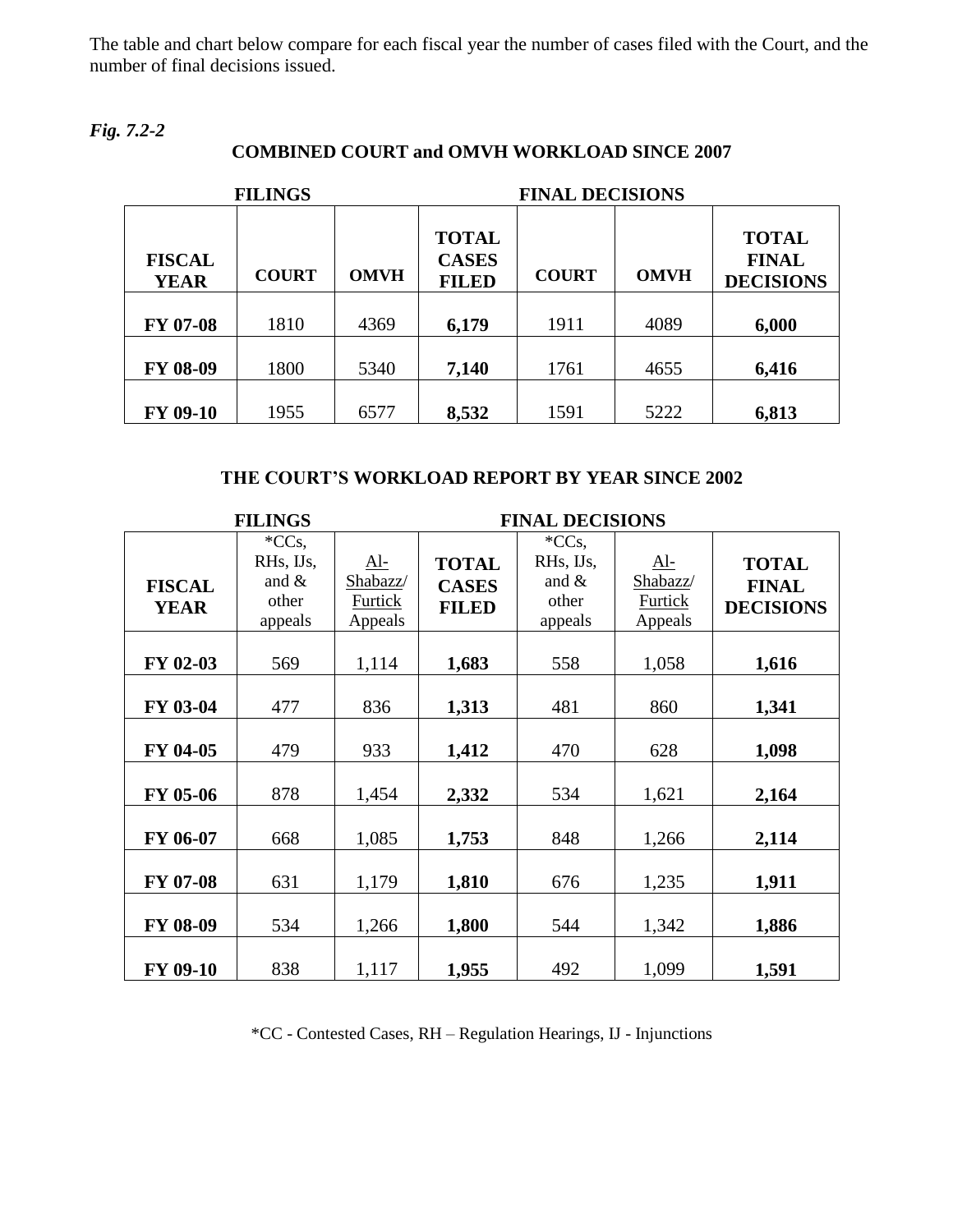

# *Fig. 7.2-3*

|                |                                            | <b>CASES</b>   | <b>FINAL</b>     |
|----------------|--------------------------------------------|----------------|------------------|
| Case Type #    | <b>Description</b>                         | <b>FILED</b>   | <b>DECISIONS</b> |
| 01             | <b>Implied Consent or BAC</b>              | 6278           | 4968             |
| 02             | Habitual Offender 1 <sup>st</sup> Declared | 64             | 45               |
| 0 <sub>3</sub> | <b>Habitual Offender Reduction</b>         | 87             | 71               |
| 04             | <b>Financial Responsibility</b>            | 96             | 66               |
| 05             | Dealer Licensing                           | $\overline{2}$ | 5                |
| 06             | <b>Physical Disqualification</b>           | 9              | 8                |
| 07             | <b>IFTA</b>                                | 10             | 8                |
| 08             | Self-Insured                               |                |                  |
| 09             | <b>Driver Training School</b>              |                |                  |
| 10             | <b>IRP</b>                                 | 5              | 3                |
| 11             | Miscellaneous                              |                |                  |
| 12             | Points Suspension                          | 25             | 47               |
| <b>TOTAL</b>   |                                            | 6577           | 5222             |

### **OMVH WORKLOAD REPORT from 7/1/09 to 6/30/10**

### **OMVH WORKLOAD REPORT from 7/1/08 to 6/30/09**

|                |                                            | <b>CASES</b> | <b>FINAL</b>     |
|----------------|--------------------------------------------|--------------|------------------|
| Case Type $#$  | <b>Description</b>                         | <b>FILED</b> | <b>DECISIONS</b> |
| 01             | <b>Implied Consent or BAC</b>              | 5030         | 4386             |
| 02             | Habitual Offender 1 <sup>st</sup> Declared | 73           | 62               |
| 0 <sub>3</sub> | <b>Habitual Offender Reduction</b>         | 65           | 78               |
| 04             | <b>Financial Responsibility</b>            | 84           | 91               |
| 0 <sub>5</sub> | Dealer Licensing                           | 13           | 8                |
| 06             | Physical Disqualification                  | 4            | 3                |
| 07             | <b>IFTA</b>                                | 5            | $\mathbf{2}$     |
| 08             | Self-Insured                               |              |                  |
| 09             | <b>Driver Training School</b>              |              |                  |
| 10             | <b>IRP</b>                                 | 3            | $\mathbf{2}$     |
| 11             | Miscellaneous                              | 15           | 8                |
| 12             | Points Suspension                          | 49           | 15               |
| <b>TOTAL</b>   |                                            | 5340         | 4655             |